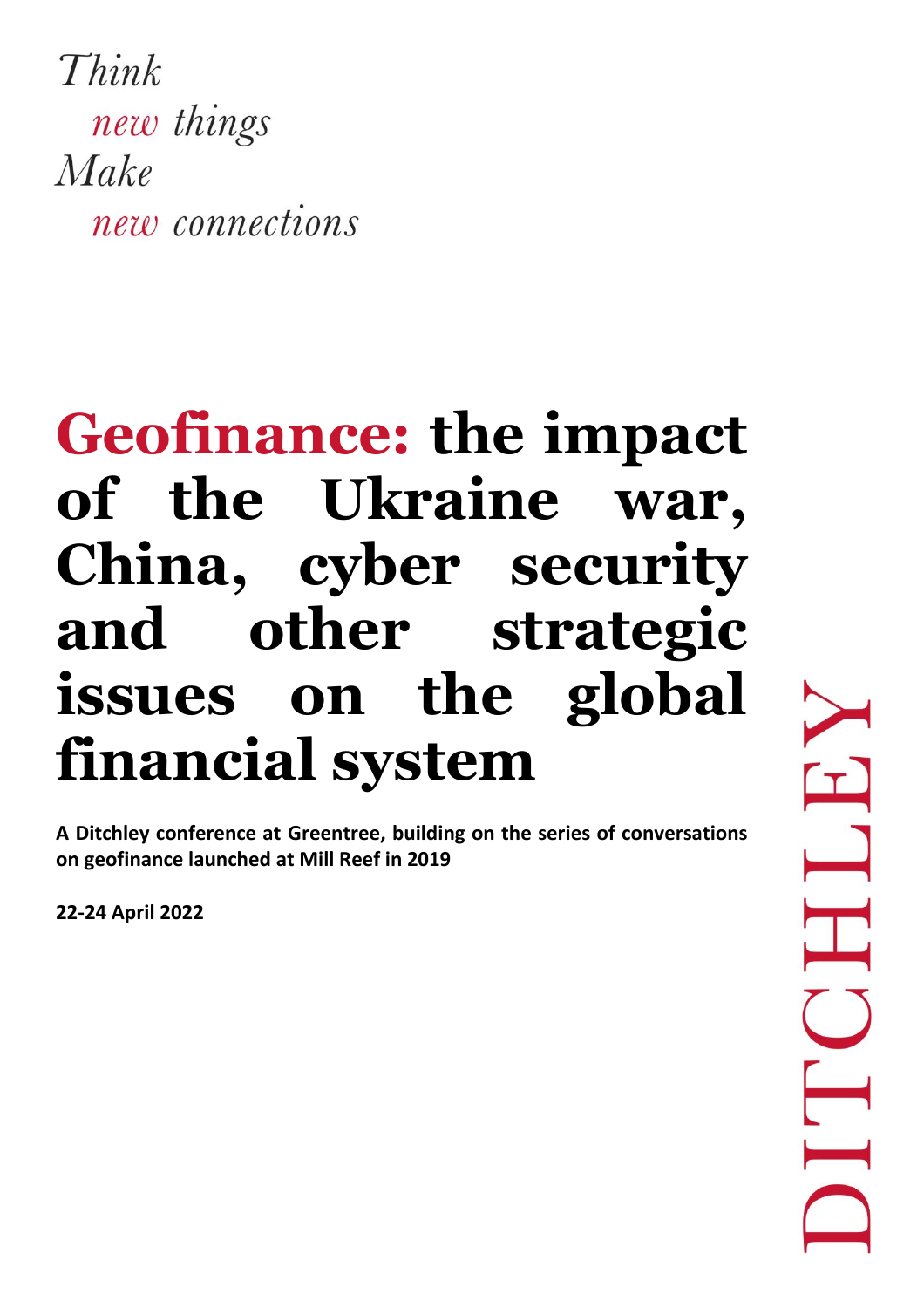# Terms of Reference

This Ditchley discussion, to be held at the Greentree estate on Long Island, New York, will be an inperson event, with no virtual participation. The conference will bring together leading thinkers in finance, foreign policy, defence and national security to discuss the strategic context for the evolution of the global financial system.

What will be the long-term impact of President Putin's war in Ukraine on the global financial system? What do geopolitical tensions with China; ever increasing cyber threats, and other stresses of the global system such as adaptation to climate change, mean for finance in the new context that the war has wrought? What are the opportunities alongside the threats?

We aim to enable a frank and protected conversation, creating a rare opportunity to develop shared strategic thinking. The conversation will build on Ditchley's series of discussions on geofinance, begun at Mill Reef in 2019 and continued virtually in 2021.

#### **Detail**

Modern global finance evolved in conditions of relative openness with an expectation that global connections would grow ever stronger and that political liberalism would follow. The Indo-Pacific is increasingly the engine of global growth, but this is likely to be in the context of increasing geopolitical tension. Meanwhile, President Putin's war in Ukraine, a venture that started as a war of choice but may now be existential for him, is remaking the European political landscape.

#### **War in Europe**

What will the war mean for the financial character of the EU? Will we see more mutualisation of financial risks, alongside greater political and military integration? What will be the impact strategically for the financial sector from the growing pressure to move more quickly away from Russian energy supplies? Are we likely to see a more statist – French style – financial Europe or, conversely, could the needs of the new situation see a stronger reconnection with the Transatlantic world and capital markets?

How will the precedent-setting sanctions against Russia play out strategically, particularly in terms of the freezing and potential confiscation of central bank reserves and the development of alternative global financial payment systems? Will we see an acceleration of a Chinese-dominated financial system?

What impact will an accelerated move away from Russian energy have on the global financial system? Will this mean continued energy inflation, or could it also trigger a renewables investment bonanza and exploration of new energy sources and especially LNG?

#### **China**

China has become more assertive and more far reaching – with increasingly strident demands that relationships are conducted on its terms – but also more insular and closed off from the world. The pandemic emboldened China's stance, but it is also now a matter of policy, imposed not by the United States pushing back against China, but by President Xi Jinping's assessment that openness had served its purpose, but had overshot its mark.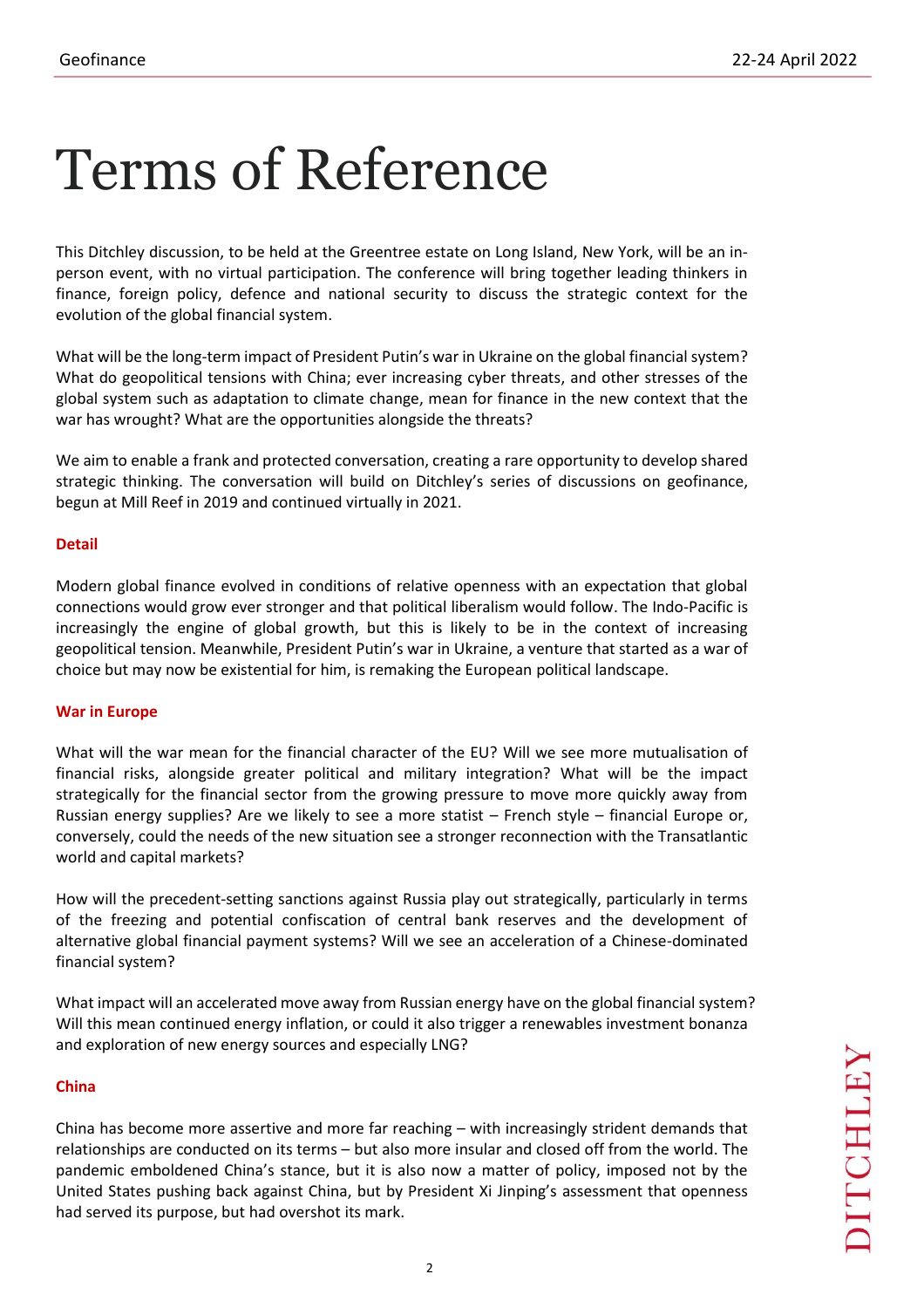What does the changing domestic scene in China mean for the stability of the global financial system? Is the partial turning inward in China a temporary phase or a permanent change that could intensify if China's growth slows further? Is continued investor interest in Chinese government bonds, especially in Europe, wise engagement or a growing systemic risk in the event of a crisis, for example over Taiwan?

Tension over Ukraine is likely to add to the increasingly fraught systemic rivalry between the US and China. The failed execution of the invasion has presented China with a dilemma. Russia needs Chinese economic, technological and ultimately military help if it is to sustain the war. The US is warning that this would have serious consequences. For the moment, China looks set to stall and wait to see what events bring. On the one hand, Russia as a client state would bring cheap energy and raw materials. On the other, China still needs the western markets with which its production capability is closely entwined. Markets have weathered the Ukraine crisis. What would be the impact of China deciding that, whether it liked the timing or not, the moment of confrontation with the US had come?

## **The US**

The US has made clear that the old European model of taking cheap energy from Russia; exporting expensive goods to China; and relying on the US for security is no longer tenable after Ukraine. What will greater European reliance on US energy mean for the US economy? Will greater burden sharing on defence benefit the US economically, or at least allow it to redirect resources towards its relationship with China?

There is close to political unanimity in an otherwise divided country that now is the time to push back against China, competing across multiple spheres but also co-operating when essential. But can that balance be sustained? How far should the US go on decoupling supply chains in strategic industries?

The AUKUS nuclear submarine deal was in part a response to China's increasing military capability through installations in the South China Seas and the development of hypersonic missiles that could deliver nuclear warheads. In the Indo-Pacific, it has been welcomed by some but seen by others as a raising of the temperature. A number of countries are worried that, increasingly, they will be asked to choose one orbit or another, the US or China. What are the risks of a crisis over Taiwan or some other flashpoint in the South China Seas? What would be the implications for global growth and the financial system, if China moved against Taiwan? What would be the US' options for a reaction (and what could the US and allies do to deter a Chinese invasion)? How would disruption of semiconductor supply chains disrupt the global economy broadly, and finance specifically?

#### **Cyber**

Has the war in Ukraine and the ability to protect networks increased our confidence in western cyber defence and decreased fear of Russia and China? Would we be able to sustain such levels of defence on an ongoing and system-wide basis? How vulnerable is the financial system to state-sponsored cyber attacks at scale? Hitherto, it has been assumed that China at least would not want to attack a system in which it is a global player and would not want Russia to do so either. Is this likely to remain the case or, if tensions continue to rise, could this change? Will the development of parallel alternative financial systems (for example an alternative to Swift) alter this calculation? At the high level, what steps could be taken to increase the resilience of the financial system to large-scale cyber attacks? Is a switch to cash a scenario for which Western countries should actively plan? How can finance contribute to cyber deterrence and the establishment of norms? Is the increasing digitalisation and, through blockchain, decentralisation of finance, a risk or an increase in resilience?